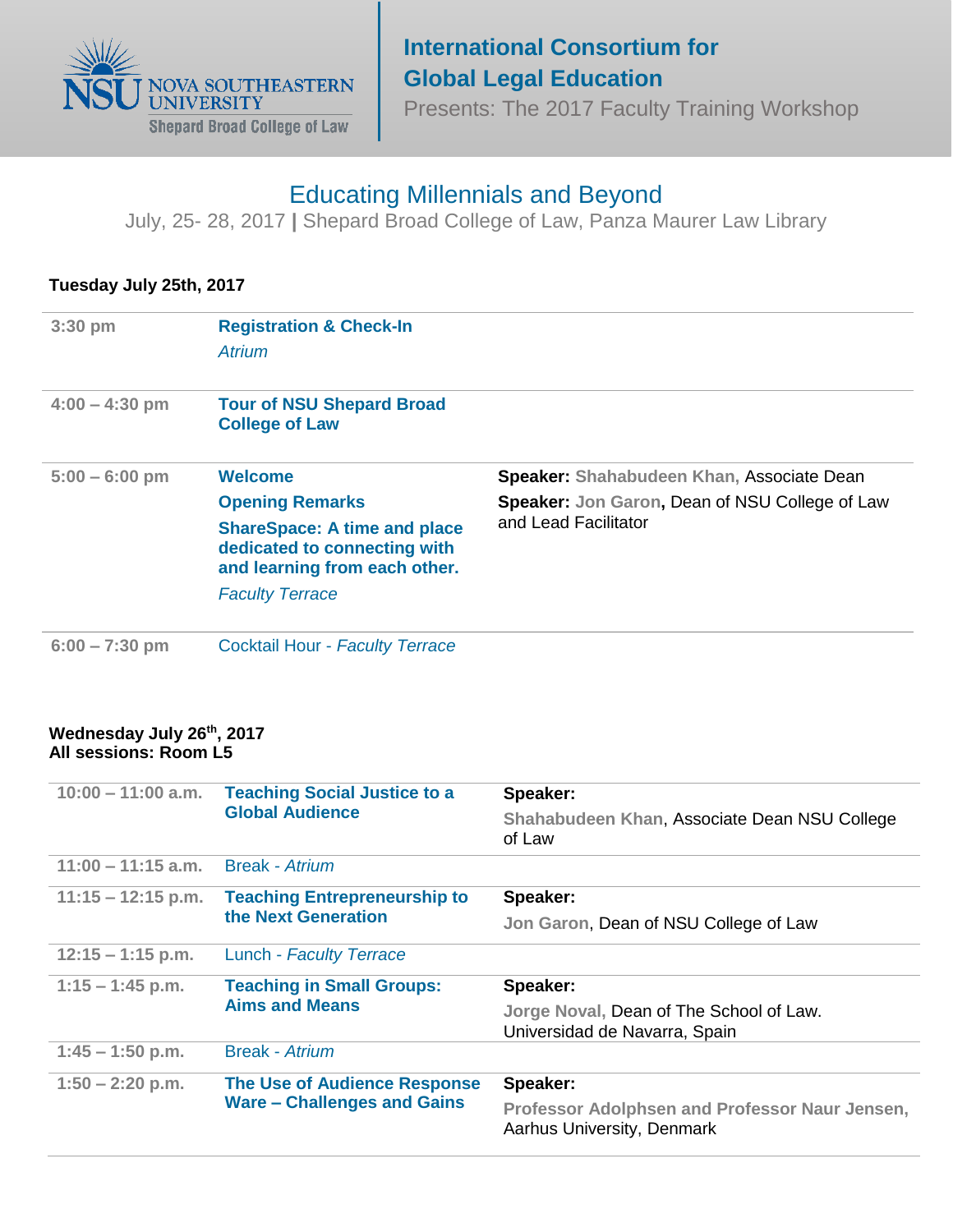| $2:20 - 2:25$ p.m. | <b>Break - Atrium</b>                                                                         |                                                      |
|--------------------|-----------------------------------------------------------------------------------------------|------------------------------------------------------|
| $2:25 - 2:55$ p.m. | <b>Assessments and Millennials</b>                                                            | Speaker:<br>Alicia Jackson, Associate Dean, FAMU Law |
| $2:55 - 3:00$ p.m. | <b>Break</b> - Atrium                                                                         |                                                      |
| $3:00 - 4:00$ p.m. | Sharespace – a time and place<br>dedicated to connecting with<br>and learning from each other |                                                      |

#### **Thursday, July 27, 2017 All sessions: Large Court Room**

| $9:30 - 11:00$ am  | Engaging millennials with hands- on, application - based case studies (new knowledge is<br>discovered and synthesized actively between group members) Describing and employing<br>the national institute for trial advocacy's (NITA) "Learning by Doing" mode                                                                                                         |
|--------------------|-----------------------------------------------------------------------------------------------------------------------------------------------------------------------------------------------------------------------------------------------------------------------------------------------------------------------------------------------------------------------|
|                    | <b>Moderators: Professors Jayme Cassidy, Michael Dale and Kathryn Webber, NSU</b><br>College of Law, James E. Zloch, Trial Attorney and NITA Instructor                                                                                                                                                                                                               |
| $11:00 - 11:15$ am | <b>Break - Atrium</b>                                                                                                                                                                                                                                                                                                                                                 |
| $11:15 - 12:15$ pm | Group Exercise: Teaching trial skills using NITA critique model (recognizing that<br>millennials prefer a relaxed learning environment, with minimum pressure, freedom for<br>personal expression and creativity)<br>Moderators: Professors Jayme Cassidy, Michael Dale and Kathryn Webber, NSU<br>College of Law, James E. Zloch, Trial Attorney and NITA Instructor |
| $12:15 - 1:15$ pm  | Lunch - Faculty Terrace                                                                                                                                                                                                                                                                                                                                               |
| $1:15 - 2:45$ pm   | Group Exercise: Teaching oral argument using NITA critique model (understanding that<br>millennials prefer personal interest in their training and development plans and<br>achievement goals)                                                                                                                                                                        |
| $2:45 - 3:00$ pm   | <b>Break - Atrium</b>                                                                                                                                                                                                                                                                                                                                                 |
| $3:00 - 4:00$ pm   | Connecting the eLearning environment to the performance context of millennials to<br>convince them of its relevance by using video review and drills in the classroom                                                                                                                                                                                                 |
| $4:00 - 4:15$ pm   | <b>Break - Atrium</b>                                                                                                                                                                                                                                                                                                                                                 |
| $4:15 - 5:45$ pm   | Group Exercise: Applying video reviews and drills in a classroom setting                                                                                                                                                                                                                                                                                              |
| $6:00 - 8:00$ pm   | <b>Dinner - Faculty Terrace</b>                                                                                                                                                                                                                                                                                                                                       |